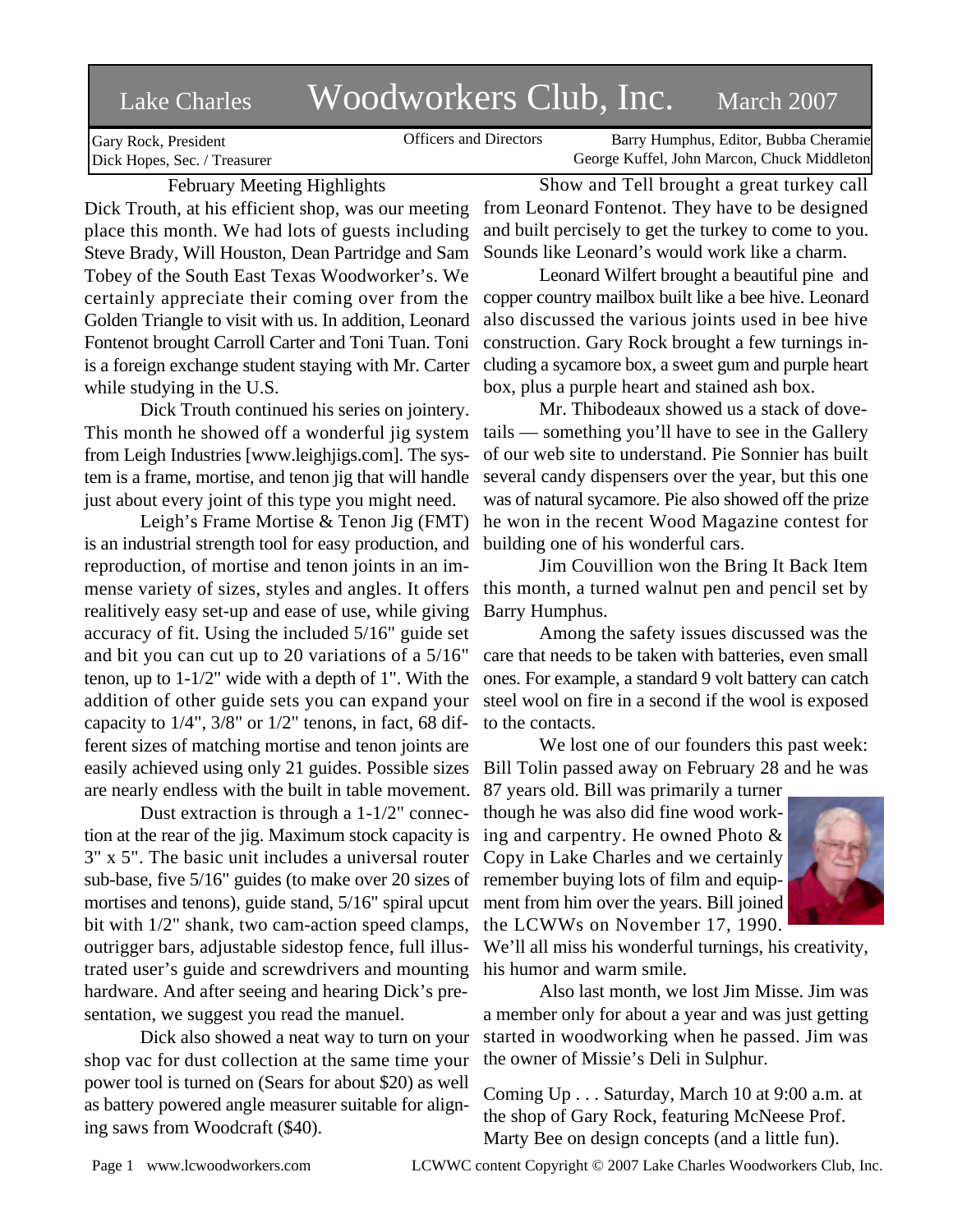### MENTORING PROGRAM

The LCWW offers our members a mentoring program. If you have a project, a problem in woodworking, construction, design, finishing or anything related, we can help. Several members have volenteered their considerable expertise in their area of interest. Mentors include:

Jeff Cormier: cabinet making & design, 582-3278 Barry Humphus: general & tools, 477-8474 George Kuffel: general & jigs, 478-2707 John Marcon: carving & finishing, 478-0646 Chuck Middleton: scrollwork, 625-3134

Gary Rock: turning & finishing, 433-1679

Eltee Thibodeaux: scrollwork, 436-1997

Dick Trouth: general, finishing & turning, 583-2683 Just give them a call and if they can't help, they can probably find someone who can.

#### President's Message

I hope everyone survived Mardi Gras and is planning on passing a good time in their shops. If you missed our last meeting you were missed. We had visitors from the South East Texas wood working club out of Rose City and visitors. I do believe they passed a good time with us.

 We have had several members of our club under go surgery in the recent past, J. W. Anderson, Steve McCorquodale and John Marcon. Also John Marcon and his wife just celebrated their 50th anniversary. We also have had several members come down with what the doctors are calling "the crud" and as of this writing I hear they are doing better.

 Mark on your calendars the date of our forth coming meetings- April is Chuck Middleton; May is Eltee Thibodeaux and June is Pie Sonnier, may be he will lets us use his new toy that he won from Wood Magazine. Congrats to Pie on winning the contest. The "Toy Project" is in the rest mode for the toy makers are taking a very needed rest. We will be having a guest speaker for our March meeting at my shop who is Marty Bee. He will be speaking and drawing on design and design concepts. You might need to bring a pad and pencil to take notes. While you are marking on your calendars, write in the space on your calendar for October 17, 2007 which is a Wednesday for our Annual Barbecue and P. P. G. park. Robin Richard was able to get the park reserved for us on that date. "Thank You" Robin Richard.

 In our drawing for the "Bring Back Item" Jim Couvillion won the pen and pencil set that Barry Humphus had turned. George Kuffel won the "Raffle Prize" at out last meeting which was an air brush.

We had a nice "Show and Tell" at the last meeting at Dick Trouth's shop and we picked up a new member, Roy Lee LeBlanc. Dick Trouth has asked me to ask the membership, "If you what a wooden name tag, please contact either him or me before or at our next meeting." After this it will be a while before it comes up again. For the cost to come down the order has to be at least 6 name tags.

 If you have questions or need help on a project, the club has mentors that you can call for help. Remember, "Safety First" in the shop before turning on any equipment for making any project. Dick Trouth sent me a note from Woodworkers Journal where a wood worker was injured by a piece of flying wood from a table saw.

#### Woodworking Show

The Woodworking Shows return to the Houston area at Reliant Park Convention Center March 30-April 1, 2007. Learn from Master Craftsmen, find unique woodworking tools, see how-to demonstrations, and save on tools and supplies. Their FREE educational attractions provide endless opportunity for you to sharpen your woodworking skills during this 3-day event. New to this season is the WOOD Magazine Project Shop. Whether you're a newcomer or a workshop pro, you'll find fascinating discoveries at this one-of-a-kind Project Shop. The Project Shop, hosted by Jim Heavey, WOOD Magazine's Master Craftsman, is a unique offering of interactive instruction on a wide variety of topics designed to enhance your woodworking skills through active demonstration of tools, shop skills and techniques, and the all important 'tips.'

WOOD Magazine also has a new feature magazine that will appear in June. Jim Harold, Executive Editor contacted us recently about soliciting great shops to help other woodworkers improve their shop, or build a new one from scratch. It's therefore helpful to include shops from different parts of the country, as well as different environments. Please contact Barry Humphus regarding including your shop.